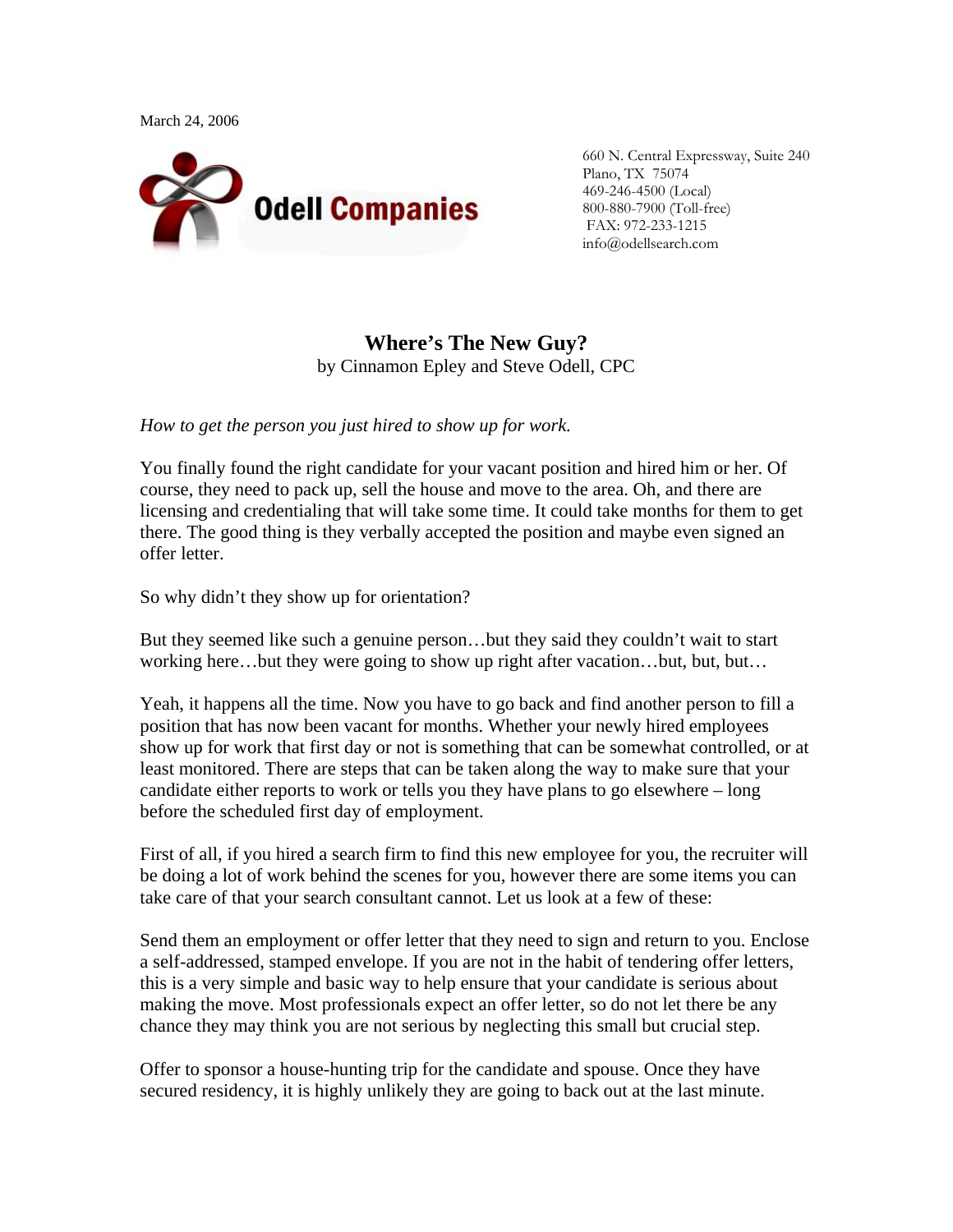Again, this helps promote your image of an organized and professional company that obviously cares about their employees.

If there are licensing and credentialing that needs to be taken care of prior to the employee beginning working with you, offer the websites and information about how they can obtain all of their forms and literature from your state licensing board and credentialing center. If you do not know where to find this information, ask your recruiter for help.

Do not wait until they start to order their business cards, personal letterhead, etc. Purchase these items and mail them to the candidate well in advance of them coming on board. This not only shows that you are glad to have them, it also reflects that your practice is expeditious and professional. Who wouldn't appreciate that? Also mail them a benefits package along with any forms they need to have completed. This saves time once they start and again, helps them to feel as if they are already a part of your organization.

Send them a package containing information about your town, city and state. A good place to start is your local chambers of commerce. You can also obtain information from local and state tourist and travel agencies.

Send them a bio on other employees that they will be working with. You know how hard it is to remember everyone's name when you first begin a new job. By letting them get to know their coworkers before they start work helps to emotionally tie them to the company as well as to their new team.

Send them goodies for their kids like hats, shirts, company giveaways, etc. that have the company logo or a local college or professional sports team on it. It's also nice to send something to the spouse. For female spouses, flowers with a small congratulatory note are always appropriate. The more you get the family involved, the less likely your candidate will be tempted when another practice tries to woo them into coming over and interviewing with their firm.

Send them an itinerary of what their first day will be like. When and where is orientation? Who will be taking them to lunch? What will be the topics covered in training? Who will be responsible for their training?

Have teammates and supervisors call to introduce themselves as part of the team and congratulate them on their new position. This helps the candidate feel welcome and they also feel that your company is thrilled that they are joining you.

The interview process is an anxious and expensive time, especially when a candidate is relocating in order to work with you. The number one reason candidates end up not